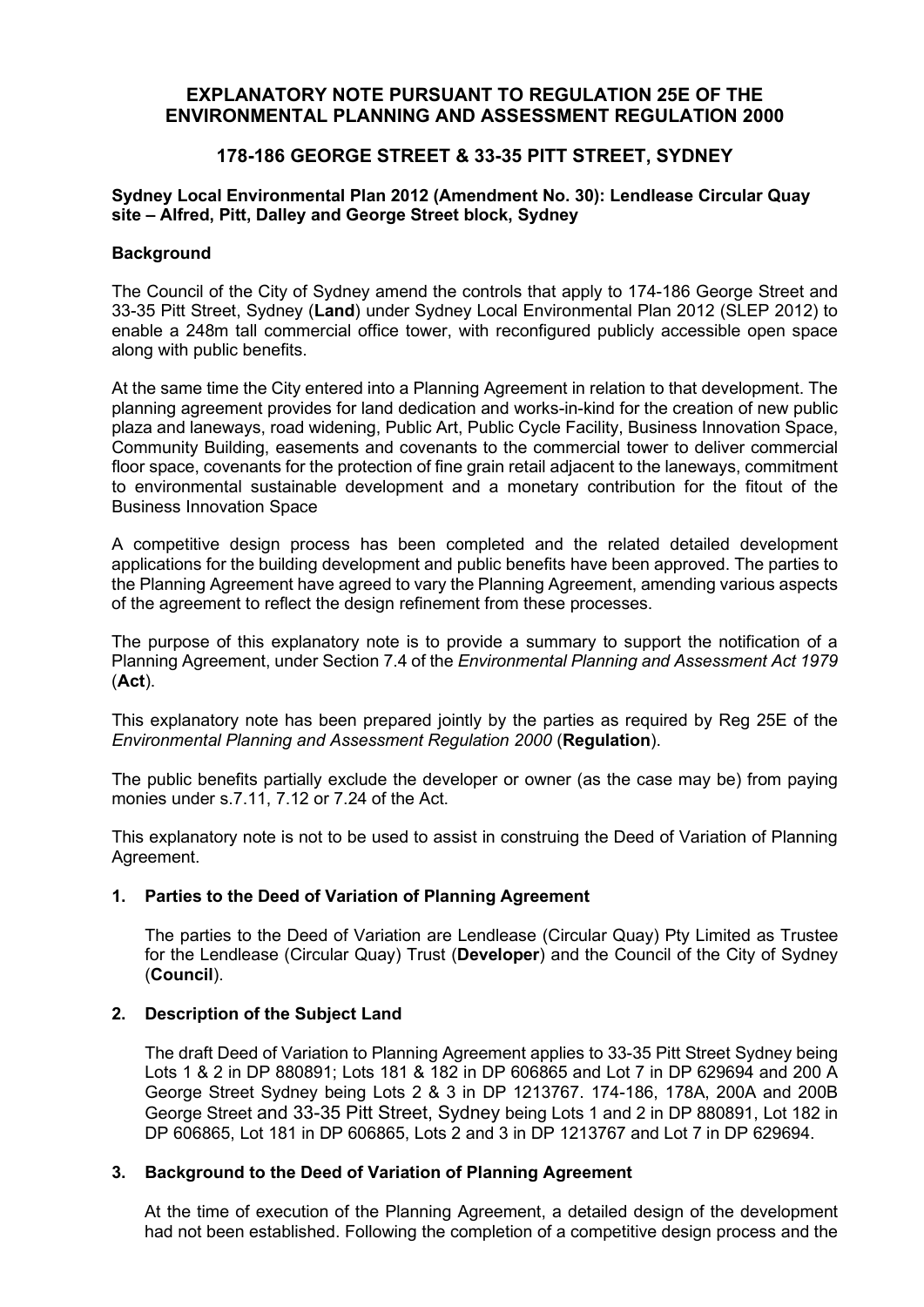assessment of detailed development applications, several aspects of the planning agreement were inconsistent with the desired outcome.

#### Jacksons on George

The initial intent of the Jackson on George portion of the development site was to remodel the existing building. Through the detailed investigation, the feasibility of utilising the existing building fabric became less favourable than to demolish and re-build the venue. To align the Development Application with the Planning Agreement, it is proposed to amend the current definition in the VPA for Jacksons on George Remodelling to allow demolition and redevelopment of the building.

#### NABERS Water Rating

The Planning Agreement identifies various ecological sustainable design requirements to be met, including a 4 star NABERS water rating. While the development will be designed to be capable of achieving this rating, the as built rating is only achieved through measuring of the usage. The Planning Agreement should be amended to reflect the design requirement only, as the agreement does not encompass the activities of the occupants once the building is completed.

#### Business Innovation Space Scope of Works

The Planning Agreement provides for approximately 3,700sqm Net Lettable Area of Business Innovation Space to the City as a "Warm Shell" base building to achieve Grade A commercial office space in the first three floors above ground of the commercial tower. Additionally, the Developer is to provide to the City a monetary contribution for the fitout of the Business Innovation Space in the amount of \$2,200/sqm of Net Lettable Area (approximately \$8,140,000 ). Further investigation has demonstrated that better value for money will be achieved by accepting a "Cold Shell" base building, than if these items were installed and then had to be removed due to incompatibility with the planned layout. The inclusion of stair voids as part of the base building works were also not anticipated at the time of execution of the Planning Agreement but are the preferred design outcome. Subsequently, an adjustment to the scope of works to the Business Innovation Space and the monetary contribution to be paid is required.

### Business Innovation Space Early Access

The Planning Agreement requires the Developer to use best endeavours to procure early access by the City to the premises for the purposes of carrying out the Business Innovation Space fit out, but no earlier than 6 weeks prior to Practical Completion (PC) of the commercial tower. The detailed lease terms in the Planning Agreement also state that the lease will commence 6 weeks after the date the Occupation Certificate is issued for the commercial tower. Any early access would be subject to restrictions in regard to the type of works that could occur due to the need to commission the building during this period. As an alternative, Lendlease will provide the City with unimpeded access to the premises for the purposes of carrying out the fit out once PC is achieved. The lease will commence 12 weeks after the PC is achieved. This will allow a more efficient approach to the delivery of the fitout.

#### Design and Bank Guarantee Milestones

The Planning Agreement provides for consistent milestones for the lodgement of design documentation and bank guarantees across all public benefits. Due to the separate appointment of architects of the commercial tower from the community building and the additional design development required, the design programme for the Community Building, Public Art and the George Street Plaza diverged from the overall project programme. To accommodate these concurrent programmes, it is proposed that the final design of the Developer's Works and the Bank Guarantee for the Community Building, Public Art and the George Street Plaza be required prior to the issue of the relevant construction certificate for Developer's Works. It is noted that the completion of these public benefits is still required prior to the issue of the first Occupation Certificate for the Commercial Tower. To assist in managing these design and construction programmes, the reduction of the City's review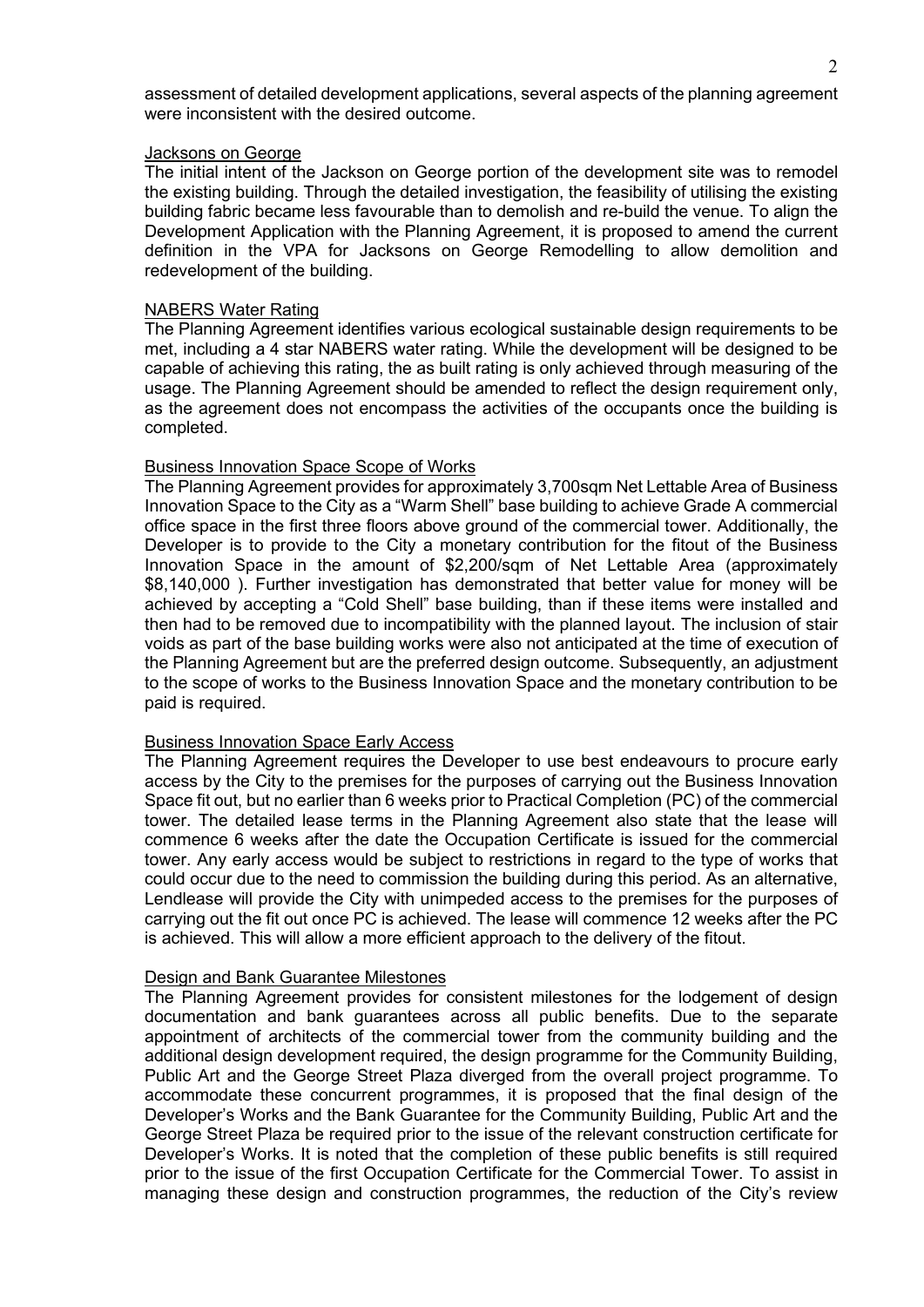period of the Final Design of Developer's Works (Plaza Building, Art Canopy and George Street Plaza is to be reduced from 60 to 30 Business Days.

## **4. Summary of the Objectives, Nature and Effect of the Deed of Variation**

The objective of the Deed of Variation is to facilitate adjustments to the scope of works that were not contemplated in the original Planning Agreement.

The nature of the Deed of Variation is to amend the definition of the Jacksons on George Remodelling, the obligations for NABERS Water Rating, the scope of the Developer's Works to the base building of the Business Innovation Space and increase of the monetary contribution, the timing of access by the City to the Business Innovation Space, the design and bank guarantee milestones for the Community Building, Public Art and George Street Plaza.

The effect of the Deed of Variation is that the works will be delivered in a more timely and cost effective manner.

### **5. Assessment of the Merits of the Proposed Agreement**

### **(a) How the Deed of Variation of Planning Agreement promotes the public interest and one or more of the objects of the Act**

The Deed of Variation of Planning Agreement promotes the objects of the Act, in particular objects identified in Section 1.3 (c) and 1.3(g) of the Act which is to promote the orderly and economic use and development of land and to promote good design and amenity of the built environment. The agreement will provide a contribution towards community infrastructure which will support and service the existing and future population and will contribute to greater amenity and infrastructure of those areas.

### **(b) How the Deed of Variation of Planning Agreement promotes the elements of the Council's charter**

The Deed of Variation of Planning Agreement promotes a number of elements of the Council's charter under section 8 of the *Local Government Act* 1993 (NSW). In particular, the Planning Agreement through the delivery of the public benefits allows Council to

- (i) provide directly or on behalf of other levels of government, after due consultation, adequate, equitable and appropriate services and facilities for the community and to ensure that those services and facilities are managed efficiently and effectively;
- (ii) exercise community leadership;
- (iii) properly manage, develop, protect, restore, enhance and conserve the environment of the area for which it is responsible, in a manner that is consistent with and promotes the principles of ecologically sustainable development;
- (iv) bear in mind that it is the custodian and trustee of public assets and to effectively plan for, account for and manage the assets for which it is responsible;
- (v) engage in long-term strategic planning on behalf of the local community; and
- (vi) keep the local community and the State government (and through it, the wider community) informed about its activities.